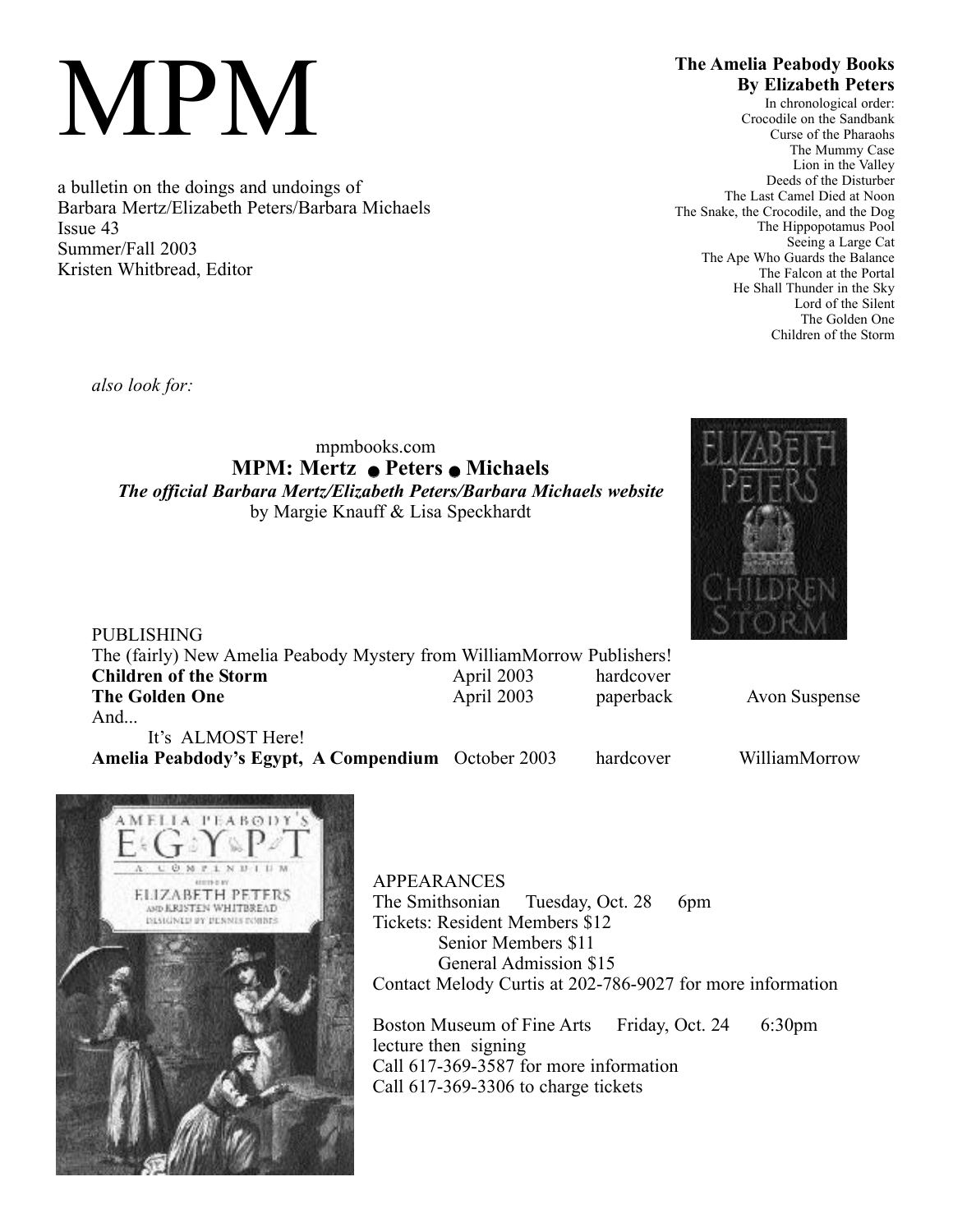## One cannot have too large a party. The summan base of the cannot have too large a party.

I hope I may be permitted to preen myself a bit about the magnificent party given by my publishers to mark the publication of **Children of the Storm**. Well, my dears, you should have been there.

The Plaza is one of New York's most glamorous hotels. When we approached the stairs leading to the ballroom we found them

sprinkled with rose petals, and at the head of the stairs a gigantic reproduction of the book cover.







# *The Entrance:*

MPM

Once inside we were

greeted by a trio of Egyptian musicians in cos-

tume, playing traditional music. The guests included members of the media, my buddies from Harper-Collins-Avon-Morrow, and a number of Egyptology friends, some of whom wore their pith helmets. However, I believe all would agree that the tour de force was the cake (for this was also an acknowledgment of my recent birthday), in the form of a four-foot long sphinx--a masterpiece of the pastry chef's art, with sandy-gold frosting sculpted like the original. The cake itself--need I say?--was choco-



*The Musicians*

late. With great tact, my hosts provided only one candle to be blown out. I hated to leave that cake. But I did manage to make off with one of the paws. Carefully encased in foil, it survived the three days I spent doing signings and interviews in the New

York area, and was greatly appreciated by my grandchildren, and Tim and Kristen.

Thanks to all of you who helped put another of my books on the best-seller lists. Quite frankly, those lists don't matter to me as much as the loyalty

and support of my dear readers, but they do make publishers happy. And, I must add, my publishers made me happy with that splendid blow-out. Thank you, Jane and Michael, Trish and Sharyn and all the others who worked so hard.

It has been a busy summer. Wet, too. The rain was a mixed blessing, rotting the blossoms of peonies and roses, but after last year's horrible drought we welcomed it; and the peonies were spectacular in spite of sogginess. I can't stop buying peonies. I don't know how many varieties I have, but including tree peonies, the number must be well over fifty.\* The months of April and May and early June are pure heaven, beginning with the first daffodils and ending when the last roses fade. The old roses, the only kind I grow, bloom only once, but what a tapestry they make. Now, in the dog days of summer the annu-*not necessarily speechless) MPM.*



*The Cake! presented by Jane Friedman, President and CEO, to a clearly astonished (though*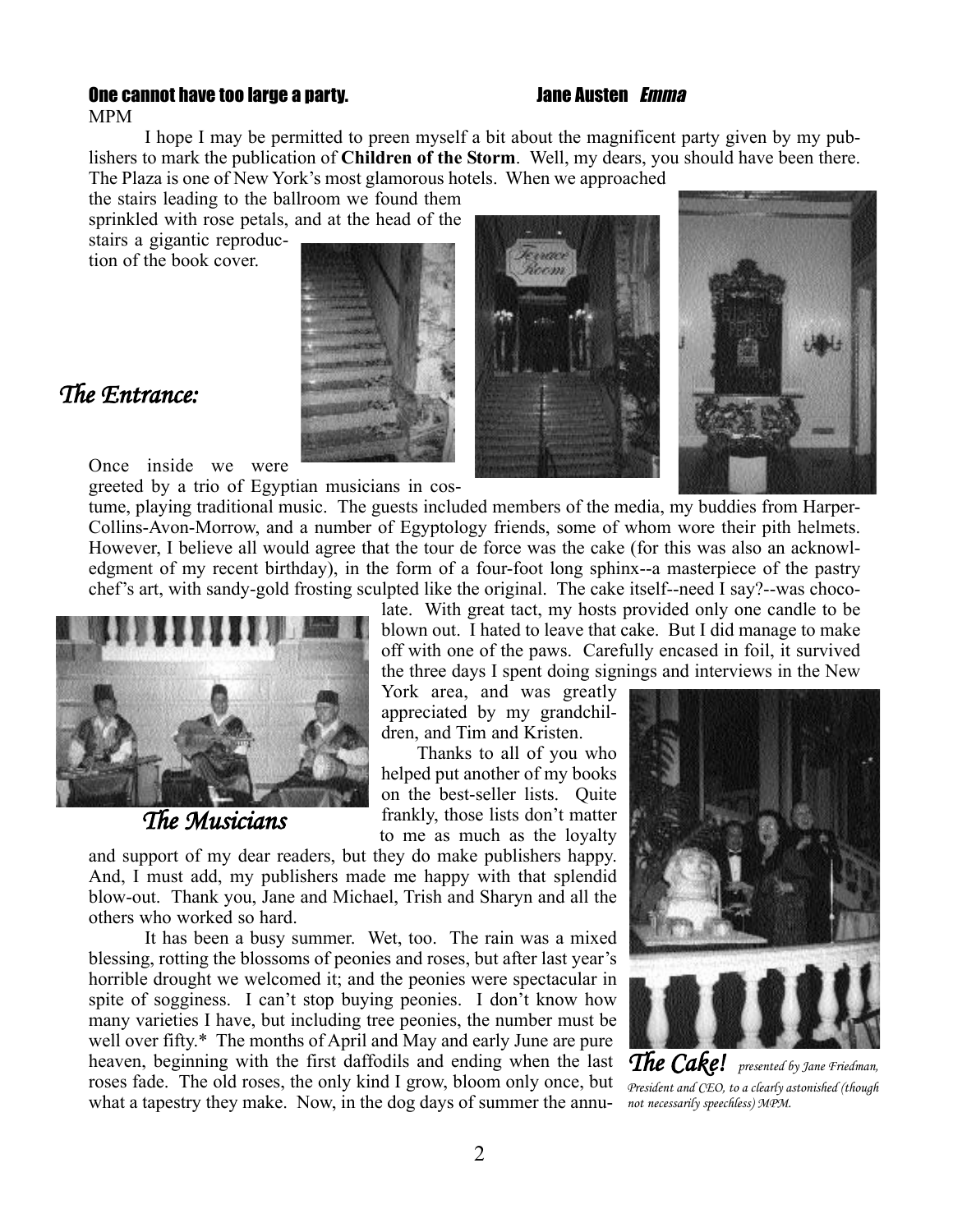als continue to bloom, lilies make a brave show, and the water lilies and lotuses are doing their best. And already I can hardly wait till the lilacs bloom next spring.

Work? We have not been idle. **Amelia Peabody's Egypt** is ready for the printer, after much travail--it's an awfully complicated book, but worth the effort. I think you'll agree that it is gorgeous, informative and entertaining. (If you don't agree, kindly keep your opinion to yourself.) I am working on the next Amelia, **Guardian of the Horizon**; and for those of you who feared she was coming to the end of her adventures, I am happy to announce that I've just signed a contract for two more.

Please keep the cards and letters coming. I do enjoy hearing from you. I have a few appearances scheduled this fall, in connection with the publication of the Amelia compendium--see the dates above, if Kristen can figure out what I did with the letter from my publicist. I must add that although she is co-editor of the book she has flatly refused to tour. I am deeply wounded but resigned.

\*Given that one order alone exceeded that number,  $\int \int \partial x \nu \nu dx$ 

would imagine so! KDW

### I do love secondhand books that open to the page some previous owner read oftenest. Helene Hanff 84, Charing Cross Road

Jan Pitt writes: Apropos of finding bizarre objects used as bookmarkers... wandering round our village fete at the weekend (I don't suppose you have fetes in America: they're probably a peculiar form of English masochism) I spent ages riffling through piles of most unappealing paperbacks to find, hidden beneath a pile of Catharine Cooksons et al, a tiny jewel of a book which has given me enormous pleasure. It is written by a compatriot of yours, Anne Fadiman, and comprises a series of essays for bibliophiles. She divides us into categories, "courtly lovers" (people who would probably rather die than deface a book with a slice of bread or a rasher of bacon!) and "carnal lovers", people who literally love their books to pieces, joyously dog-earing pages, scribbling in the margins, leaving them lying face down and using them for deviant purposes such as building blocks or door stops. Which category do you and Kristen fall into? I am definitely a courtly lover (my senses insist that they were brought up to believe that the eleventh commandment was "Pulverize each other if you really must but never, ever, ill-treat a book") and I will never change, but I must confess that after reading Anne Fadiman, a carnal lover par excellence, I can't help wondering if I've been missing something and that it might actually be rather fun to be a carnal lover, just as all those respectable and impeccably virtuous Victorian ladies we hear about might secretly have envied their more abandoned sisters, whatever their protests to the contrary!

MPM My father once accused me of sending him a book with a ham sandwich in it. (I always read the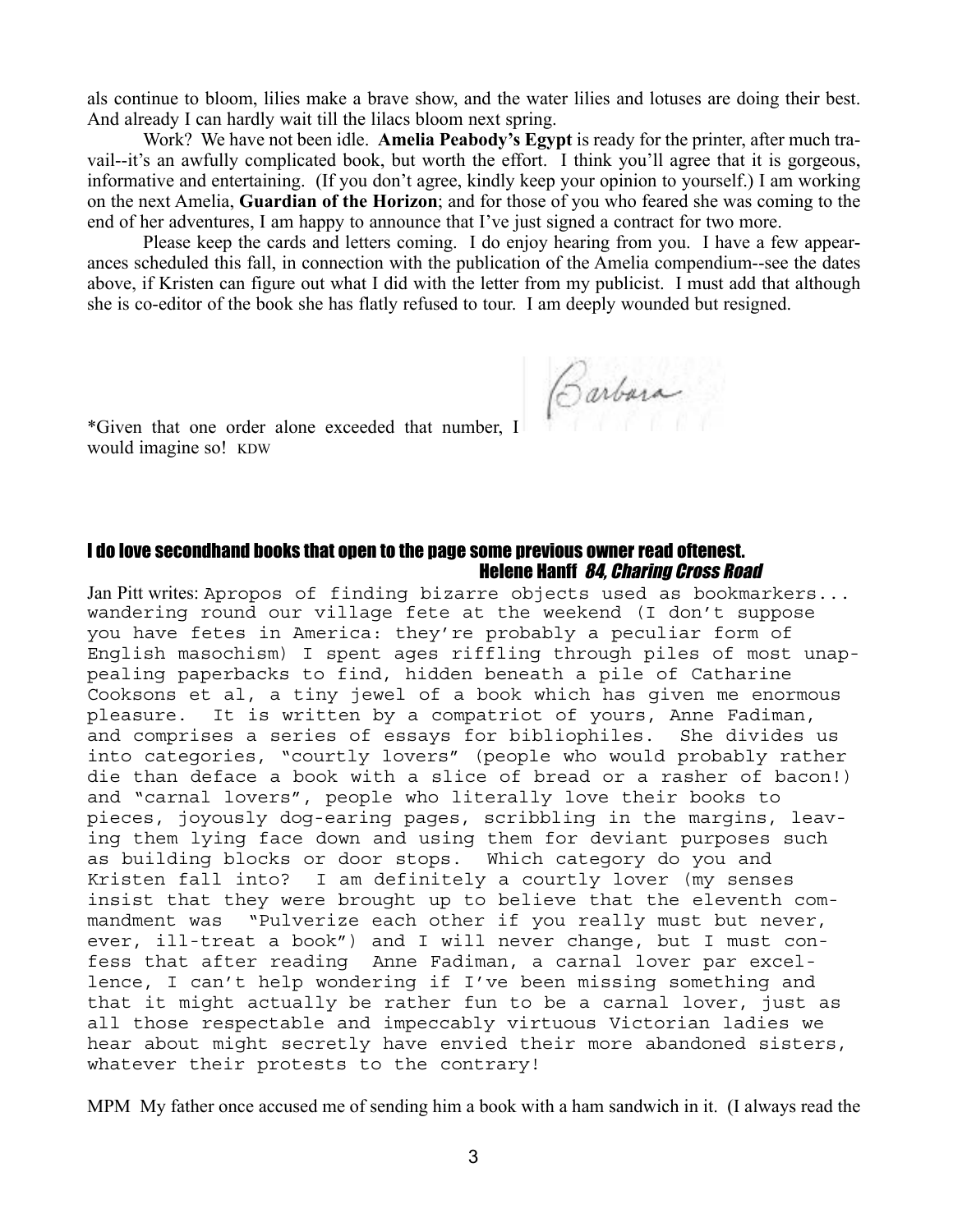books before I sent them, of course.) That was just one of his little jokes, but I admit there were sometimes crumbs. However, I am more inclined toward the courtly side, though it does depend on the book. I have to force myself to dogear a page, even if I don't intend to keep the book.

KDW What an intriguing contemplation; especially since I now perceive that my behavior has evolved. I can recall when certain books brought out the lust in me, and I would scribble notes in their margins, dribble crumbs into their spines (since I couldn't possibly put them down while I ate), and then let them fall onto the pillow beside me as I drifted off to sleep (awaking with a lovely indentation where the corner had stuck into my temple throughout the night). While I find that I enjoy reading as much as I ever have, I no longer treat books so cavalierly; I do NOT break spines, nor do I dribble food into them, I am careful to use a bookmark (NEVER would I turn down a page corner), and the book always goes onto my night stand before I go to sleep. I think, in my case, it may be a question of ownership. Before I had children there was no question but that each book I read was MINE ALL MINE - with the exception of library books, of course - and therefore I branded them with wild abandon so there could be no mistaking my possession. Now, every book I read will potentially be read by my daughter, my son, or my husband so I no longer consider them my personal property. It is as if I have a public library in my own house; and as with any library book I am careful not to damage them in any way, or for that matter, leave any evidence of my presence. I wonder whether the eventual absence of my children will summon my past intemperance, or if I am forever-after reformed?



Erika Wilson writes: I have been reading your wonderful Amelia Peabody series and I think that you may enjoy the enclosed. I only wish that I could remember where I found them. Probably either Harper's Weekly or Frank Leslie's Illustrated Newspaper.

KDW Not only did MPM enjoy the etchings Erika sent, but we both agreed that one in particular was too wonderful to selfishly hoard!

MPM Do not try this at home! (or in the veldt.)

Alice Goepfert asks: Where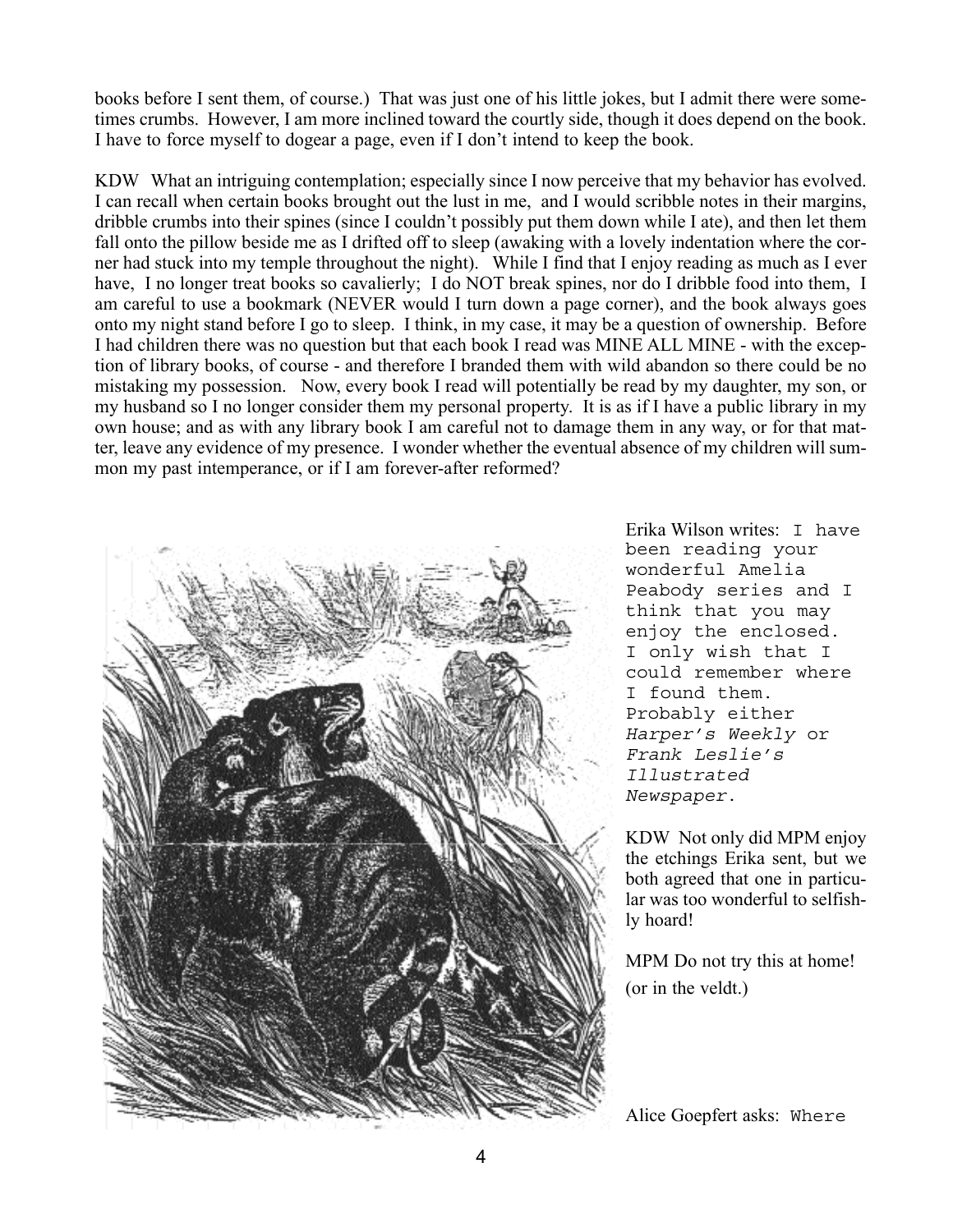can I send contributions for excavations as you mentioned in your last newsletter? I would love to help in new discoveries and in the preservation of ancient Egypt!

Please send an inquiry prior to sending money to any of the organizations listed below and ask for the details of their ongoing projects (they usually fund more than one project, and you may wish to earmark your funds).

Friends of the Colossi of Memnon Etude de Maitre Nicolas Gagnebin 2 Rue Saint Laurent 1207 Geneva SWITZERLAND

The Amarna Research Foundation 16082 East Loyala Place Aurora CO 80013

Dr. Salima Ikram (Director of The Animal Mummy Project) Please send your queries to her c/o MPM's PO box, and we will forward them to her.

> MPM Manor, Inc. PO Box 180 Libertytown, MD 21762-0180